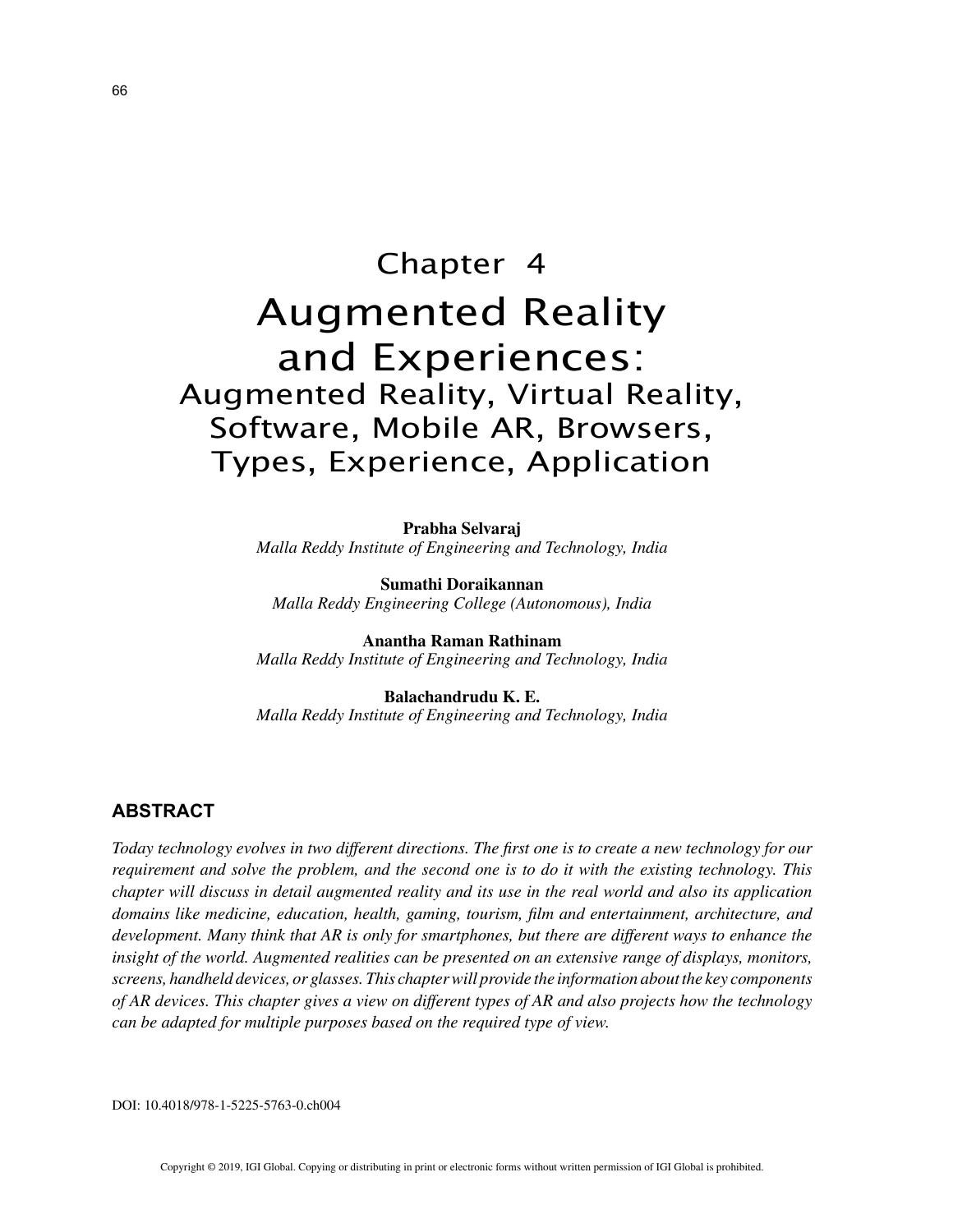## **INTRODUCTION**

As the emergence of new information demands, there emerges a new method to showcase the information to reality. It offers an exclusive experience in a wide range of industries in an attractive and innovative way to showcase the concepts to provide great experience. The term augmented reality is termed by Thomas Caudell (1990) when he explains the usage of head mounted displays worked when used by electricians for assembling complicated wiring connection said augmented reality (AR) is used for a combination of technologies for merging information produced by the computer with the spectator's natural senses. It is an emergent research in the area of virtual reality. It uses the real background and merges the new information over it. Due to enormous information produced in the world, it is very difficult to the world environment around us provides a wealth of information that is difficult to replicate in a computer which is demonstrated by the usage of virtual environments in the world. In 1998, the first AR application in commercial was used in the football match. AR gives a different perspective, and converts the work as we are aware of it. The definition of AR was said by Azuma et al. (1997). In which he says that AR has three features which are: AR has a combination of real and virtual environments, interacts with real time, and is 3D.

Many technical balancing is required relevant to tracking in case of developing AR applications for mobile and other outdoor environments. So there is a necessity to rely on computer vision for very precise tracking or sensor-based tracking. Janson Wither (2011) explains a new approach indirect AR which provides accurate alignment of virtual content. This approach uses captured panoramic image which enables pixel matching between the virtual content and representation of the real world accurately. It improved the quality of the tracking. Though the method has some limitations and challenges people still use this approach since it provides good matching accuracy. It works when the user is away from the physical object more than a few meters.

A good virtual reality system permits the users to physically walk around objects and feel the object by touching it as if it is a real one. Sutherland, the creator of one of the world's first virtual reality systems stated" the ultimate display would, of course, be a room within which the computer can control the existence of matter. A chair displayed in such a room would be good enough to sit in. Handcuffs displayed in such a room would be confining, and a bullet displayed in such a room would be fatal". Computer-presented material is integrated with the real-world environment that the freely roaming person can interact with it to display related information, to position and resolve questions, and to cooperate with other people. The user interface is the world.

An AR-based simulation system that integrates background knowledge and experimental support (AR-SaBEr) was designed as a learning tool for teaching basic principles of electricity to ninth-grade students to examine how it supports the learner to focus on the meaningful activities that affects behaviour and learning performance. Maria et. al. (2016) took a sample of 82 students. They randomly divided into two groups namely control and experimental group. The control group used AR-SaBEr without any support for recommending activities and the experimental group with personalized extra support. The experiment showed that the experimental group performed well compared to control group. They identified that learners' behavioral patterns depend on the support they received and before experimenting, the control group were interested in browsing the information about activities instead of reading about the subject. But in contrast experiment group read the subject first before experimentation. In augmented reality-based simulation it focuses the attention of students on the most relevant topics for them. They analyzed effectiveness of the two scaffolding strategies by considering the way students used an AR-based